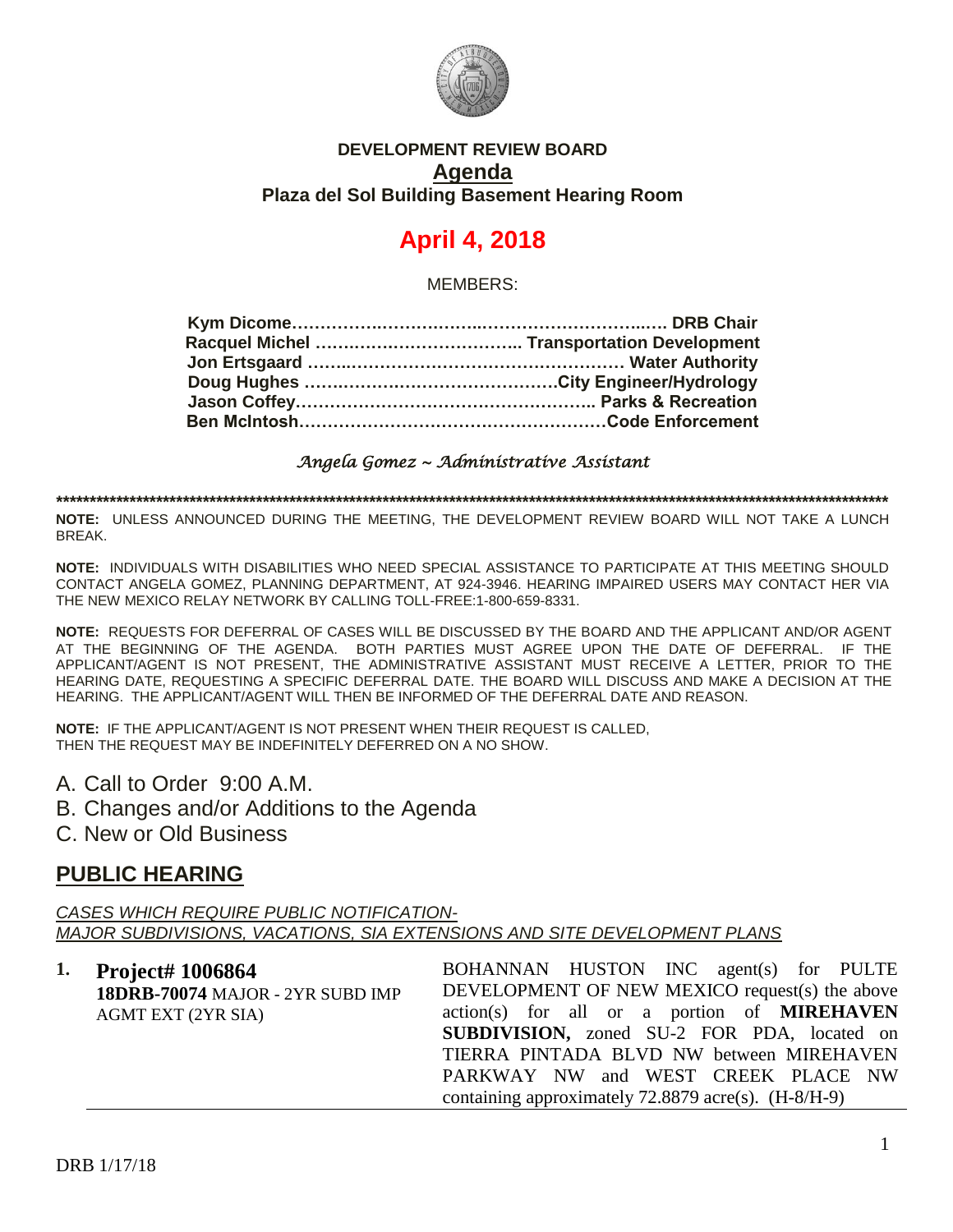**2. Project# 1006865 18DRB-70062** MAJOR – SITE PLAN for BUILDING PERMIT

TIERRA WEST LLC agent(s) for ABQ COMANCHE RETAIL, LLC request(s) the above action(s) for all or a portion of Lot(s) 3, **SRCC ALBUQUERQUE CARPENTERS TRAINING CENTER,** zoned M-1, located east of I-25 and west of VASSAR DR NE and north of COMANCHE RD NE containing approximately 2.6023 acre(s). (G-15) *[Deferred from 3/14/18]*

### **3. Project# 1010675 18DRB-70085** VACATION OF PRIVATE EASEMENT **18DRB-70086** MINOR - PRELIMINARY/ FINAL PLAT APPROVAL

SURV-TEK INC agent(s) for CAMEL ROCK DEVELOPMENT, LLC request(s) the above action(s) for all or a portion of Lot(s) 1-5, **PASEO MARKET PLACE,** zoned SU-2/ C-1/RC, located on SAN PEDRO DR NE between PASEO DEL NORTE NE and SAN BERNARDINO NE containing approximately 6.8 acre(s). (D-18) *[Deferred from 3/21/18]*

## **MINOR CASES**

*SITE DEVELOPMENT PLANS (EPC FINAL SIGN-OFF) AMENDED PLANS AND MASTER DEVELOPMENT PLANS (CITY COUNCIL FINAL SIGN-OFF)*

**4. Project# 1010675 18DRB-70096** AMENDED SDP FOR SUBDIVISION

MODULUS ARCHITECTS INC agent(s) for PALOMAS EQUITIES request(s) the above action(s) for all or a portion of Lot(s) 1-5 **PASEO MARKETPLACE**, zoned SU-2/C-1/RC, located on PASEO DEL NORTE between SAN PEDRO DR NE and PALOMAS AVE NE containing approximately 6.7 acre(s). (D-18)

#### *MINOR PLATS, FINAL (MAJOR) PLATS, AMENDED PLATS AND PLANS*

| 5. | <b>Project# 1000111</b><br>18DRB-70097 MINOR - PRELIMINARY/<br>FINAL PLAT APPROVAL       | SANDIA LAND SURVEYING LLC agent(s) for<br>NEATHERWOOD PARTHERS request(s) the above<br>$action(s)$ for all or a portion of Tract(s) B, ALTURA<br><b>COMPLEX, zoned SU-1 for O-1 Uses and SU-1 PRD and</b><br>Office Development, located on 4101 INDIAN SCHOOL<br>between CARLISLE BLVD<br>NE<br>RD.<br>NE.<br>and<br>WASHINGTON ST NE containing approximately 6.967<br>$\text{acre}(s)$ . (H-17) |
|----|------------------------------------------------------------------------------------------|----------------------------------------------------------------------------------------------------------------------------------------------------------------------------------------------------------------------------------------------------------------------------------------------------------------------------------------------------------------------------------------------------|
| 6. | <b>Project# 1002981</b><br>18DRB-70100 MAJOR - 2YR SUBD IMP<br><b>AGMT EXT (2YR SIA)</b> | SEAN R. CALVERT agent(s) for ACE LEADERSHIP<br>HIGH SCHOOL FOUNDATION request(s) the above<br>$action(s)$ for all or a portion of Tract(s) C, <b>SAWMILL</b><br><b>INDUSTRIAL</b> , located on BELLAMAH AVE NE between<br>$12TH$ AND $15TH$ ST $(J-13)$                                                                                                                                            |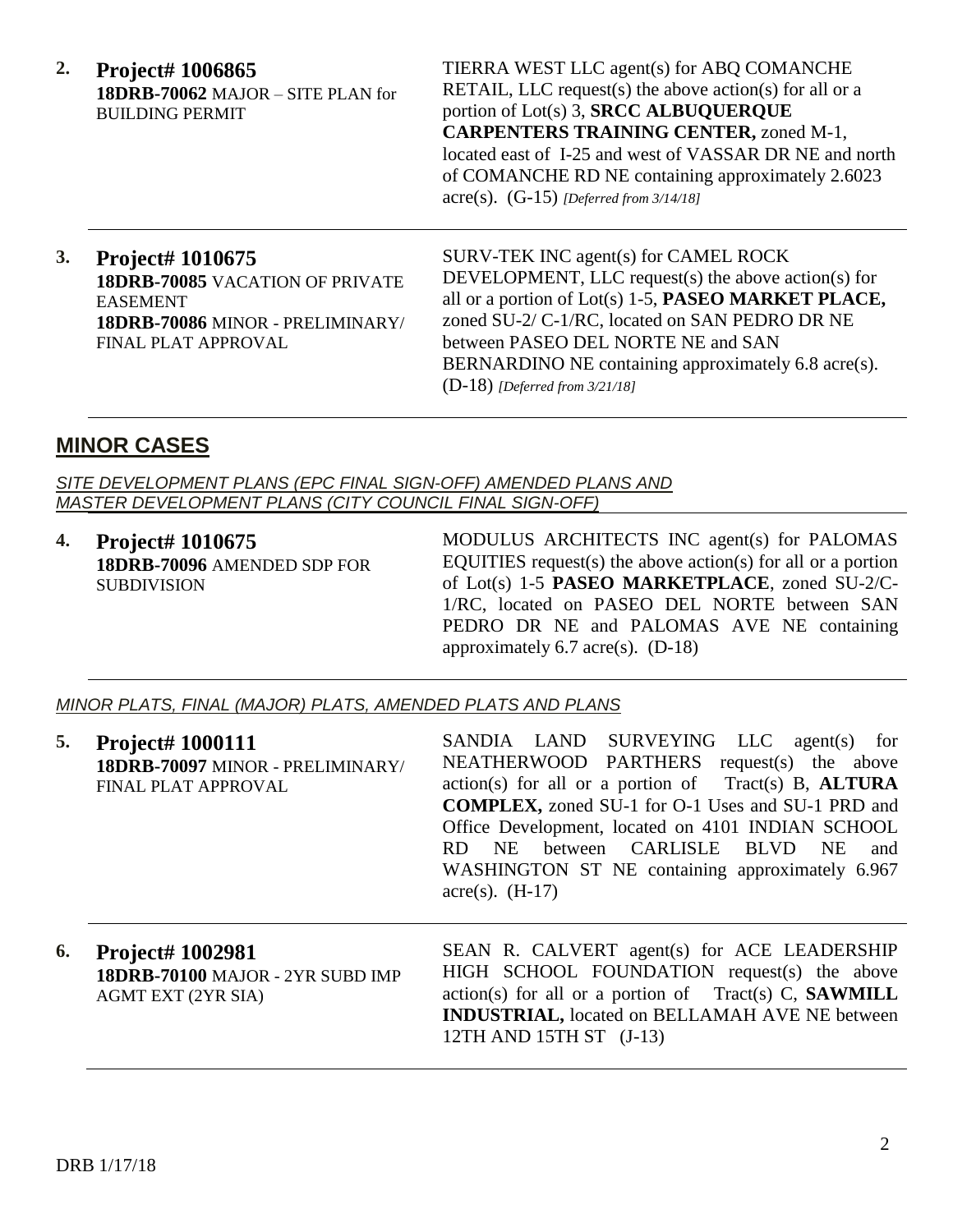**7. Project# 1011533 18DRB-70093** SUBDN DESIGN VARIANCE FROM MIN DPM STDS **18DRB-70094** SIDEWALK VARIANCE **18DRB-70095** MINOR - PRELIMINARY/ FINAL PLAT APPROVAL COMMUNITY SCIENCES CORP agent(s) for MARIO SHANNON BALDONADO request(s) the above action(s) for all or a portion of Lot(s) **196A2B3A, 196A2B3B,** and **196A2B3A1,** zoned SU-2, located on DURANES RD NW between DELIA RD NW and LOS LUCEROS RD NW containing approximately 2.7204 acre(s). (H-12) **8. Project# 1002739 18DRB-70002** - AMENDED SITE PLAN for SUBDIVISION **18DRB-70003** - AMENDMENT TO PRELIMINARY PLAT **18DRB-70004** - TEMPORARY DEFERRAL of SIDEWALK CONST MARK GOODWIN AND ASSOCIATES, P.A. agent(s) for KB HOME NEW MEXICO, INC request(s) the above  $action(s)$  for all or a portion of  $Lot(s)$  4 AND 6, **HERITAGE TRAILS Unit(s) 4,** zoned R-LT/ R-D, located on COLOBEL AVE SW between IRONSTONE ST SW and PITOCHE PL SW containing approx. 84.9303 acre(s). (N-8) *[deferred from 3/14/18. 3/21/18]* **9. Project# 1007502 17DRB-70342** MINOR - PRELIMINARY/ FINAL PLAT APPROVAL MARK GOODWIN AND ASSOCIATES, P.A. agent(s) for TACO CABANA OF EL PASO INC request(s) the above action(s) for all or a portion of Tract(s) M-1-B-2, **TACO CABANA COTTONWOOD,** zoned SU-1 for C-2 Uses, located on 7 BAR LOOP NW between COORS BLVD NW and COTTONWOOD DR NW containing approximately .998 acre(s). (B-13) *[deferred from 12/13/17, 3/21/18]* **10. Project# 1003445 18DRB-70090** MINOR - PRELIMINARY/ FINAL PLAT APPROVAL CARTESIAN SURVEYS INC agent(s) for MICHAEL OBERG (THIRTY-SEVEN INC.) request(s) the above  $action(s)$  for all or a portion of Tract(s) F, **ALBUQUERQUE WEST, UNIT 1** zoned SU-1, located on EDUCATION PL NW between VISTA FUENTE RD NW and DAVENPORT ST NW containing approximately 2.48 acre(s).  $(C-12)$ **11. Project# 1011396 18DRB-70091** MINOR - PRELIMINARY/ FINAL PLAT APPROVAL CARTESIAN SURVEYS INC agent(s) for RANDY INVESTMENTS LLC request(s) the above action(s) for all or a portion of Lot(s) 1, 2, 3, 30, 31, AND 32, Block(s) 28, **NORTH ALBUQUERQUE ACRES Unit 3,** zoned SU-2, located on SAN PEDRO DR NE between OAKLAND AVE NE and ALAMEDA BLVD NE containing approximately 4.4413 acre(s). (C-18)